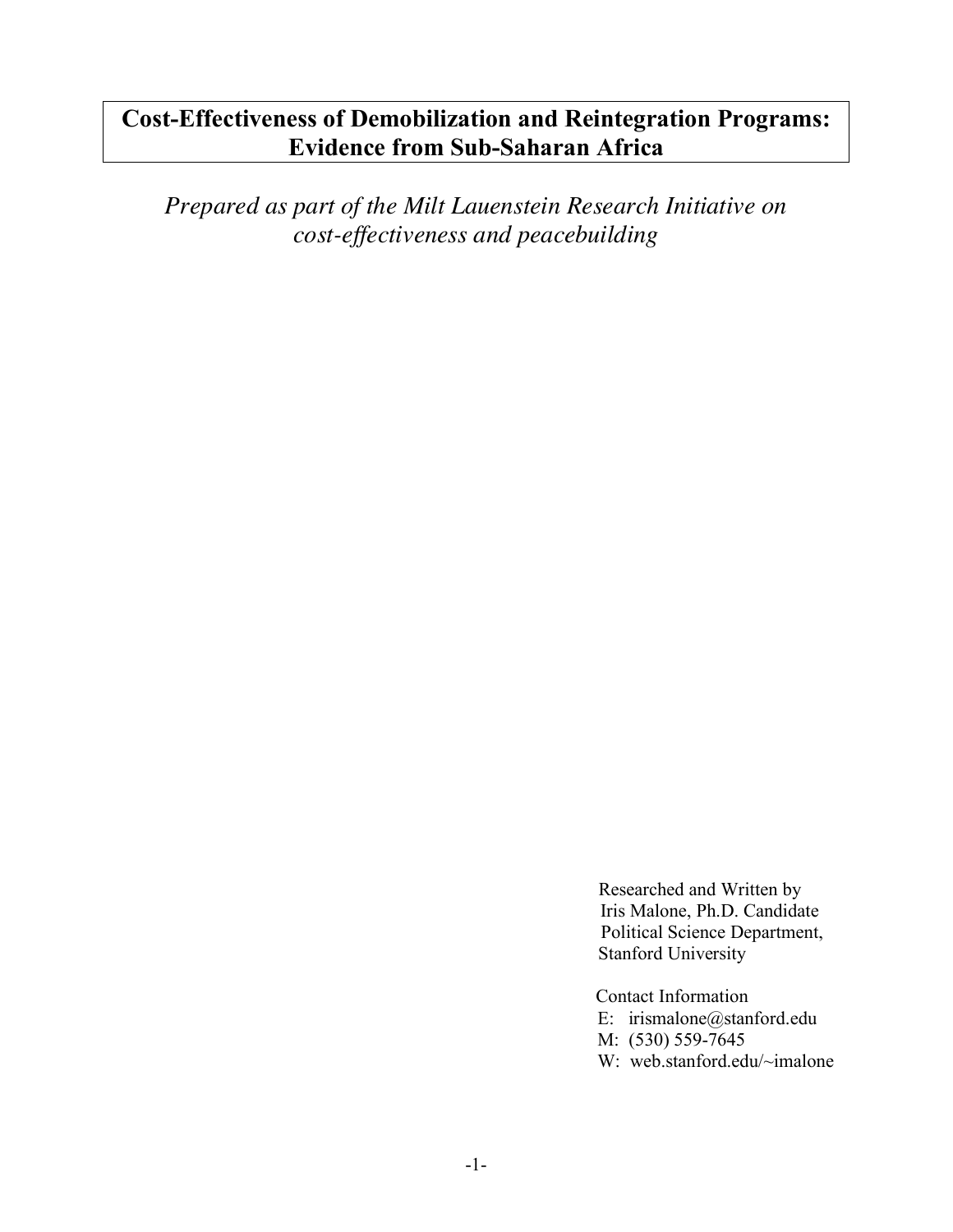## **Cost-Effectiveness of Demobilization and Reintegration Programs: Evidence from Sub-Saharan Africa**

### **Key Highlights**

- The Central African Republic (CAR) had the most cost-effective demobilization and reintegration program in the seven Sub-Saharan African countries participating in the Multi-Country Demobilization and Reintegration Program between 2005-2008
- Key factors that contribute to explaining the cost-effectiveness of demobilization programs are (1) ethnic diversity and (2) the number of active armed groups
- Key factors that contribute to explaining the cost-effectiveness of reintegration programs are (1) state capacity, (2) ethnic diversity, and (3) the number of active armed groups
- Older and larger armed groups demobilized in greater numbers than younger and smaller armed groups between 2005-2006 in Uganda

## **1 Introduction**

 $\overline{a}$ 

This report examines the cost-effectiveness of one type of Disarmament, Demobilization, and Reintegration (DDR) program. DDR programs represent one of the most popular peacebuilding strategies in post-conflict settings. Non-governmental organizations (NGOs), aid agencies, and state governments use these programs to stabilize conflict environments and prevent civil war recurrence<sup>1</sup>

This report specifically examines the cost-effectiveness of demobilization and reintegration (DR) efforts due to a lack of data on disarmament efforts. <sup>2</sup> DR programs help build peace by incentivizing ex-combatants to disarm and reintegrate into civilian life. They provide cash for arms and provide other forms of financial assistance to help house, train, and provide for the welfare of ex-combatants.<sup>3</sup> This report offers the first in-depth study about the cost-effectiveness of one program, the World Bank's Multi-Country Demobilization and Reintegration Program (MDRP) in Sub-Saharan Africa. From 2005 to 2008, the \$500 million program saw 279,263 ex-

This report was prepared as part of the Milt Lauenstein research initiative on cost-effectiveness and peacebuilding by Iris Malone in August 2018. The author graciously acknowledges financial support from Milt Lauenstein in compiling the demobilization and reintegration data as well as creating the armed conflict dataset used in this report.

<sup>&</sup>lt;sup>1</sup> "How to stop countries sliding back into civil war." The Economist. 2018.

<sup>&</sup>lt;https://www.economist.com/international/2018/01/18/how-to-stop-countries-sliding-back-into-civilwar>

<sup>&</sup>lt;sup>2</sup> State governments administer disarmament programs, but typically do not publish the results of their efforts. NGOs administer both demobilization and reintegration programs and do publish the results of their efforts. This creates a rich source of data on demobilization and reintegration efforts available to analyze here.<br><sup>3</sup> "What is DDR?" UN Disarmament, Demobilization, and Reintegration. 2005. <http://unddr.org/what-is-

ddr/introduction 1.aspx>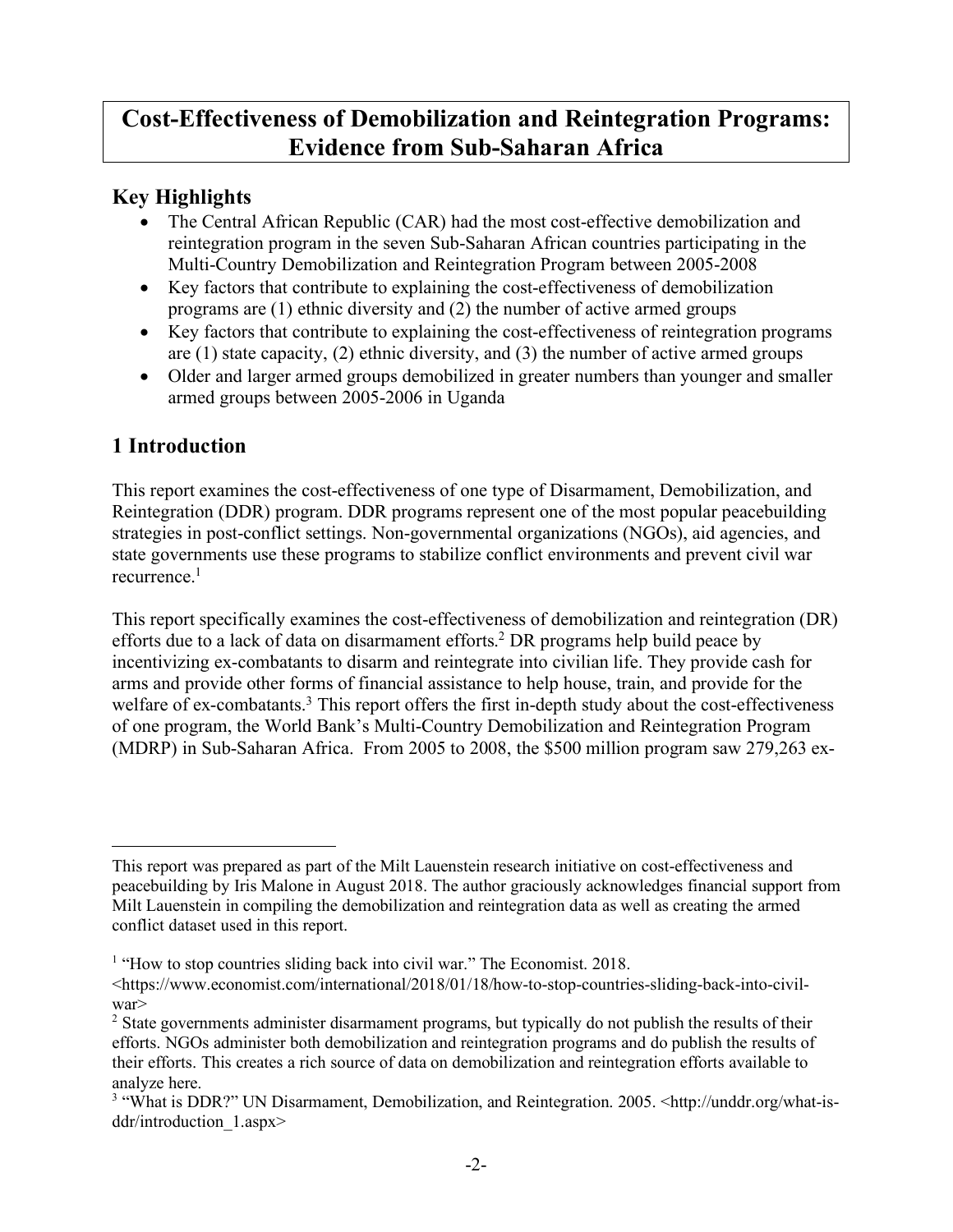combatants demobilize and 232,107 of these ex-combatants reintegrate.<sup>4</sup> Across the six participating countries in the MDRP, results varied substantially due to differences in state capacity, ethnic diversity, and number of active armed groups.

## **2 Debate over DR Effectiveness**

Understanding where DR programs stand to do the most good is important for NGOs, private donors, and national governments working on peacebuilding in post-conflict settings. Despite millions spent on peacebuilding efforts, policy-makers lack strong priors about what an effective and positive contribution to peacebuilding actually entails.

To date, scholars and think tanks have found little support that DR programs are effective in building peace. These analyses have looked at the effectiveness of these programs in Sierra Leone and Liberia and looked at what characteristics drive ex-combatants to demobilize and reintegrate.<sup>5, 6</sup> Other analyses have compared what regional characteristics drive certain areas to demobilize and reintegrate in larger numbers. <sup>7</sup> In these cases, scholars have concluded DR programs are ineffective because these programs do not attract large numbers of participants, fall short of their targeted goals, and do not increase the likelihood of long-term peace. These results provide insight into DR programs in West Africa. However, two gaps remain.

First, while this literature suggests that DR programs often fail to meet their stated goals, it is unclear whether this failure stems from a lack of demand for the program or a lack of resources to meet this demand. In 2006, the DR program in Rwanda noted a major hurdle to implementation was the "slow repatriation of armed groups" and lack of demand for the program, while the DR program in the Democratic Republic of Congo (DRC) noted it had a large number of fighters interested in demobilization, but not enough funds to process.<sup>8</sup> While demand seemed low in Rwanda, demand seemed high in the DRC.

If there is low demand for a DR program, then it would not be cost-effective to implement. We would expect countries with low demand to have high cost-to-combatant ratios. If there is high demand for a DR program, then it would be cost-effective to implement. We would expect countries with high demand to have low cost-to-demobilization or low cost-to-reintegration ratios. In order to assess why demand varied across these countries, it is thus necessary to assess

 $\overline{a}$ 

<sup>&</sup>lt;sup>4</sup> "The Multi-Country Demobilization and Reintegration Program: Final Report." International Bank for Reconstruction and Development. World Bank. 2010.

<sup>&</sup>lt;http://tdrp.net/mdrp/PDFs/MDRP\_Final\_Report.pdf> <sup>5</sup> Humphreys, Macartan, and Jeremy M. Weinstein. "Demobilization and reintegration." *Journal of* 

*conflict resolution* 51, no. 4 (2007): 531-567.

<sup>6</sup> Peloquin, Simone. "How effective is disarmament, demobilization and rehabilitation? Research on the cases of Burundi and Sierra Leone." Journal of Political Inquiry, Vol. 4. 2011.

<sup>7</sup> Solomon, Christiana, and Jeremy Ginifer. "Disarmament, demobilisation and reintegration in Sierra Leone." *Centre for International Cooperation and Security* (2008): 1-52.

<sup>&</sup>lt;sup>8</sup> "Multi-Country Demobilization and Reintegration Program Monthly Statistical Progress Report." MDRP Program. 2006. P. 28. <http://tdrp.net/mdrp/PDFs/MSR\_02\_06.pdf>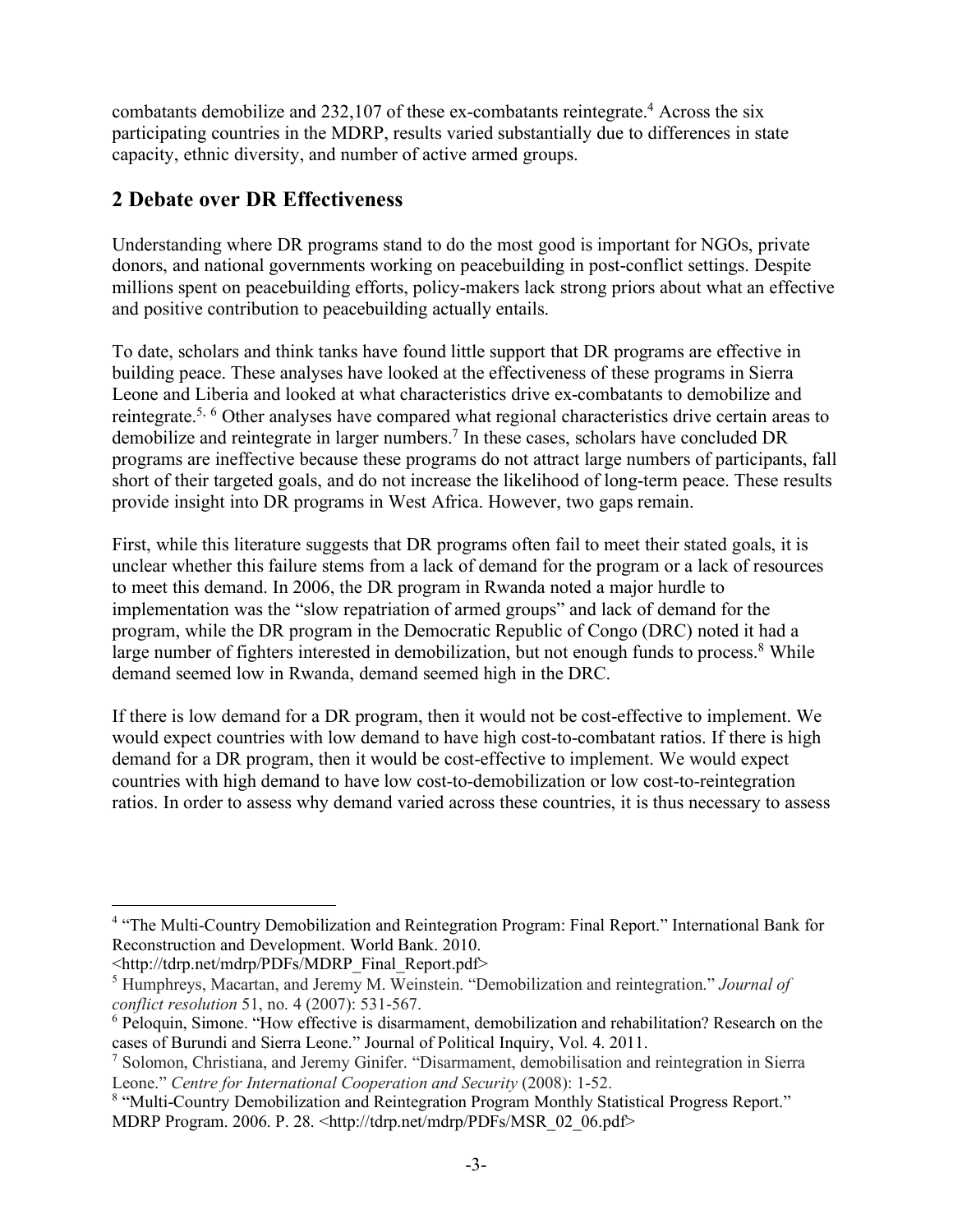the cost-effectiveness of these DR programs.<sup>9</sup> The results will help donors identify whether a particular country is likely to benefit from a DR program or not.

Second, while existing research has done an excellent job examining programs in Sierra Leone and Liberia, scholars and policy-makers risk drawing too many conclusions based on a small sample. If these West African cases are not representative of the environments in which other DR programs are implemented, then policy-makers risk drawing incorrect conclusion about DR programs. It is thus necessary to compare multiple DR programs across countries. Knowing why some countries respond more favorably to demobilization and reintegration programs over others is important in anticipating whether a program implemented in a particular area will have the intended effect.

This report addresses three questions related to the cost-effectiveness of demobilization and reintegration programs:

- (1) Which countries had the most cost-effective demobilization and reintegration programs during the MDRP program?
- (2) What characteristics explain variation in the cost-effectiveness of demobilization and reintegration programs?
- (3) What was the cost-effectiveness of demobilization programs for different types of armed groups within Uganda's MDRP program?

Through this line of questioning, this report addresses the limitations raised above. It accomplishes this by (1) asking research questions, which measure the cost-effectiveness of demobilization and reintegration programs and (2) comparing results across different countries. The report answers these questions by examining the historical cost-effectiveness of DR programs in six countries: Angola, Burundi, Central African Republic, Democratic Republic of Congo, Rwanda, and Uganda. The report focuses on these six countries because they all participated in the Multi-Country Demobilization and Reintegration Program and the World Bank data about their program's results.

### **3 Procedure and Methods**

The report creates a new cost-effectiveness metric to compare programs across countries. The metric records the comparative cost of rehabilitating one ex-combatant through a demobilization or reintegration program. It accomplishes this by coding new data on the cost of the MDRP program with new data on the number of ex-combatants who successfully finished these programs. I also use new cross-national data on the number of armed groups within these countries and socio-economic indicators to examine under what conditions these programs are more cost-effective over others.

Data on DR programs come from the World Bank's MDRP report catalog. The MDRP produced quarterly reports on the cost and number of combatants processed in each of the six countries

 $\overline{a}$ <sup>9</sup> Sheamer, Steve, Alexa Courtney, and Noah Sheinbaum. "Cost-Effectiveness for Peacebuilding: Exploring the Possibilities." Frontier Design Group. 2017.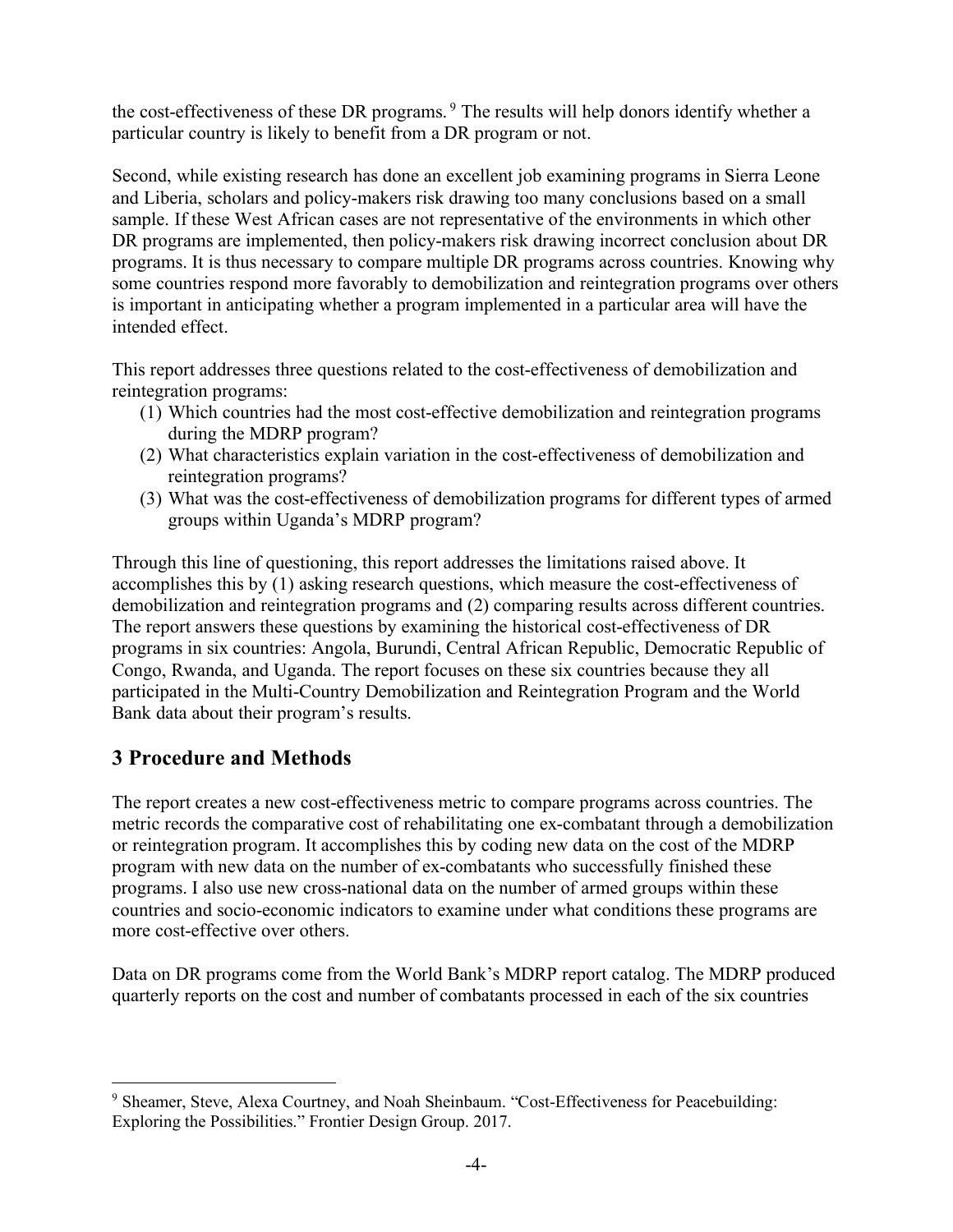from 2005 to 2008.<sup>10</sup> Socio-economic indicators come from the World Bank Data Catalog.<sup>11</sup> Conflict indicators come from the Armed Group Dataset at Stanford University, which records information about the characteristics and duration of nearly 1,000 different armed conflicts around the world from 1970 to 2012. 12

The unit of analysis is the country-quarter year. The MDRP released 13 quarterly reports from late 2005 through the end of 2008. Two countries – the Central African Republic and Uganda – ended their DR programs in 2007. Thus, the only programs directly comparable are in 2005 and 2006, leading to 34 observations. The small number of observations makes more sophisticated statistical techniques like linear regression unpractical. Instead, I analyze the data by compiling basic summary statistics and correlations.

The key metric – cost-effectiveness of each program - is measured by the cost of getting one excombatant through a program in a given country. Smaller cost-to-combatant ratios indicate greater cost-effectiveness and vice versa.

There are two limitations in interpreting the following results. First, disbursement funds from the World Bank were not distributed at-random, which prevents causal analysis in this setting. For example, the amount of financial assistance provided in a similar reinsertion program administered by the MDRP explicitly varied depending on the country's average national income in order to be competitive with national wages. In Burundi, ex-combatants in the reinsertion program received \$600 while in Uganda, ex-combatants only received \$140.13 It is also hard to parse out exactly how funds are distributed to each program so I average across. The results here thus characterize general relationship about the cost-effectiveness of DR programs and nothing causal. Second, the results here only focus on six countries, which limits the generalizability of the findings. However, the income, type of armed groups, and other characteristics of these countries are representative of other countries generally targeted for DR programs.

#### **4 Results**

#### **4.1 Cost-Effectiveness of DR Programs by Country**

Which countries processed the most ex-combatants during the MDRP program? **Figure 1** plots the cumulative number of ex-combatants that go through different programs. Demobilization programs involve registration and transportation home and reintegration programs provide vocational training, educational opportunities, and housing to ex-combatants to help them

 $\overline{a}$ <sup>10</sup> "Documents and Reports." Multi-Country Demobilization and Reintegration Program. World Bank. 2008. <http://tdrp.net/mdrp/doc\_rep.htm>

<sup>&</sup>lt;sup>11</sup> "GDP per capita (current US\$)." World Bank Data Catalog. Last updated 2018. <https://data.worldbank.org/indicator/NY.GDP.PCAP.CD>

<sup>&</sup>lt;sup>12</sup> Malone, Iris. "Armed Group Dataset, 1970-2012." Working Dataset. Stanford University. <https://web.stanford.edu/~imalone/data.html >

<sup>&</sup>lt;sup>13</sup> "Reinsertion: bridging the gap between demobilization and reintegration." In Focus No. 3. MDRP Program. N.d.

<sup>&</sup>lt;http://tdrp.net/mdrp/PDFs/In\_Focus\_3.pdf>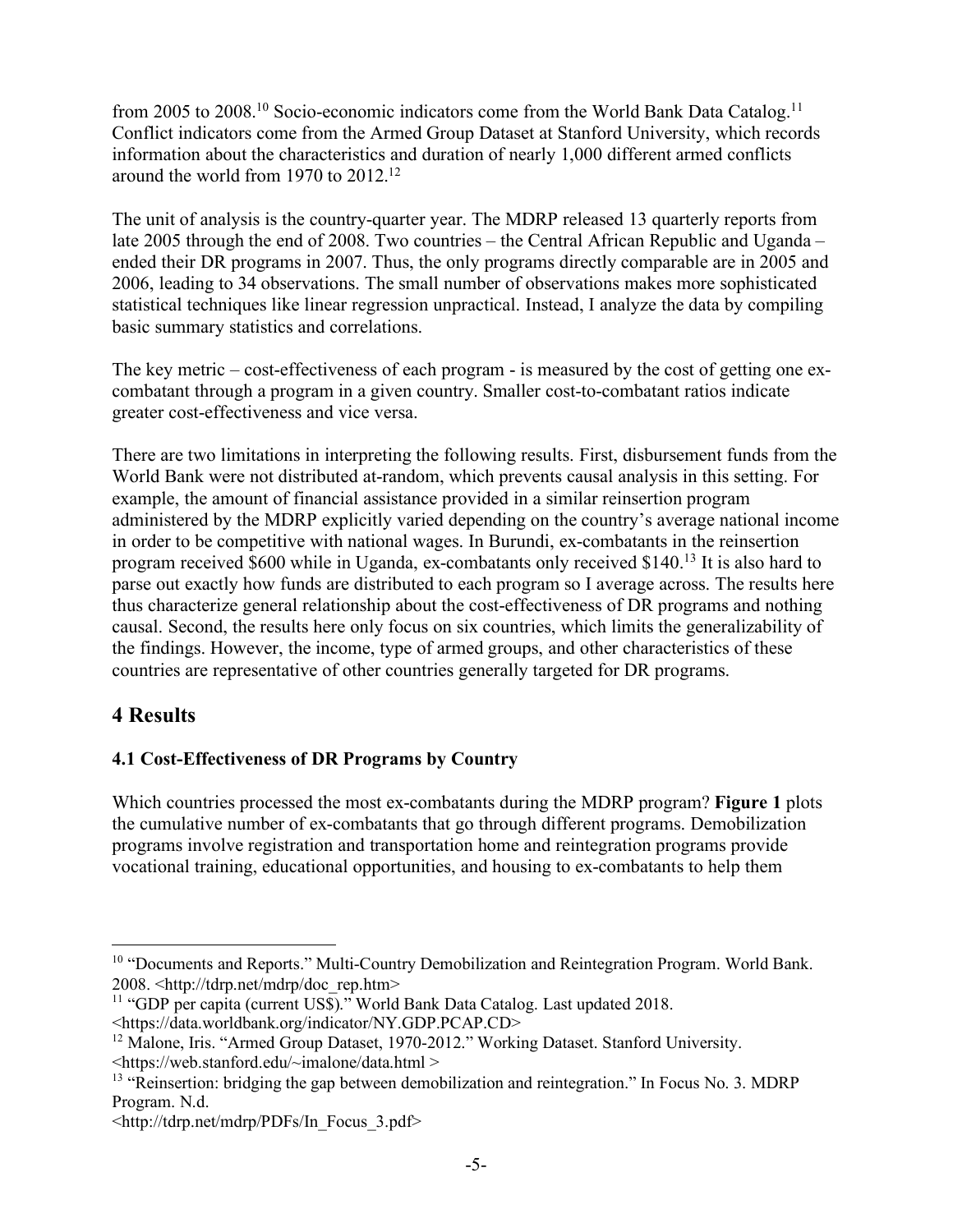transition to civilian life.<sup>14</sup> The results show that the number of ex-combatants who went through each program varied substantially across states.



**Figure 1.** Cumulative Number of Participants by Program and Country, 2005-2008

Overall, the DRC saw the most ex-combatants go through each of its demobilization and reintegration programs. This is unsurprising given that the DRC was the most populous country participating in the program. The programs in Uganda and the Central African Republic ended in 2007 so the number of participants stopped growing after the program ended. In the DRC, the rate of participants going through the program declined after the first few quarters due to a computational error.

At a glance, **Figure 1** suggests a large number of ex-combatants successfully completed both the demobilization and reintegration programs. However, because this figure only shows the raw number of participants, it cannot inform policy-makers about demand for a particular program.

In order to disaggregate demand for each program, it is necessary to look at how cost-effective it was to process one ex-combatant. **Table 1** summarizes the cost-effectiveness of DR programs by country based on available data in 2005-2006.

| Country | <b>Cost-Effectiveness of</b><br><b>Demobilization</b><br>$(S/Ex-Combatant)^{15}$ | <b>Cost-Effectiveness of</b><br>Reintegration<br>$(S/Ex-Combatant)16$ |
|---------|----------------------------------------------------------------------------------|-----------------------------------------------------------------------|
| Angola  | NА                                                                               |                                                                       |
| Burundi | 7014                                                                             | 6502                                                                  |

**Table 1.** Cost-Effectiveness of DR Programs by Country, 2005-2006

 $\overline{a}$ <sup>14</sup> "Multi-country Demobilization and Reintegration Program: End of Program Evaluation." Scanteam Analysts and Advisers. 2010. p. 13. < http://tdrp.net/mdrp/PDFs/MDRP\_ReportFinalScanteam.pdf>

<sup>&</sup>lt;sup>15</sup> This correlation figure is for Burundi, CAR, DRC, Rwanda, and Uganda only. Angola did not report any demobilization figures during this period.

<sup>&</sup>lt;sup>16</sup> This correlation figure is for Angola, Burundi, CAR, DRC, and Rwanda only. Uganda did not report any demobilization figures during this period.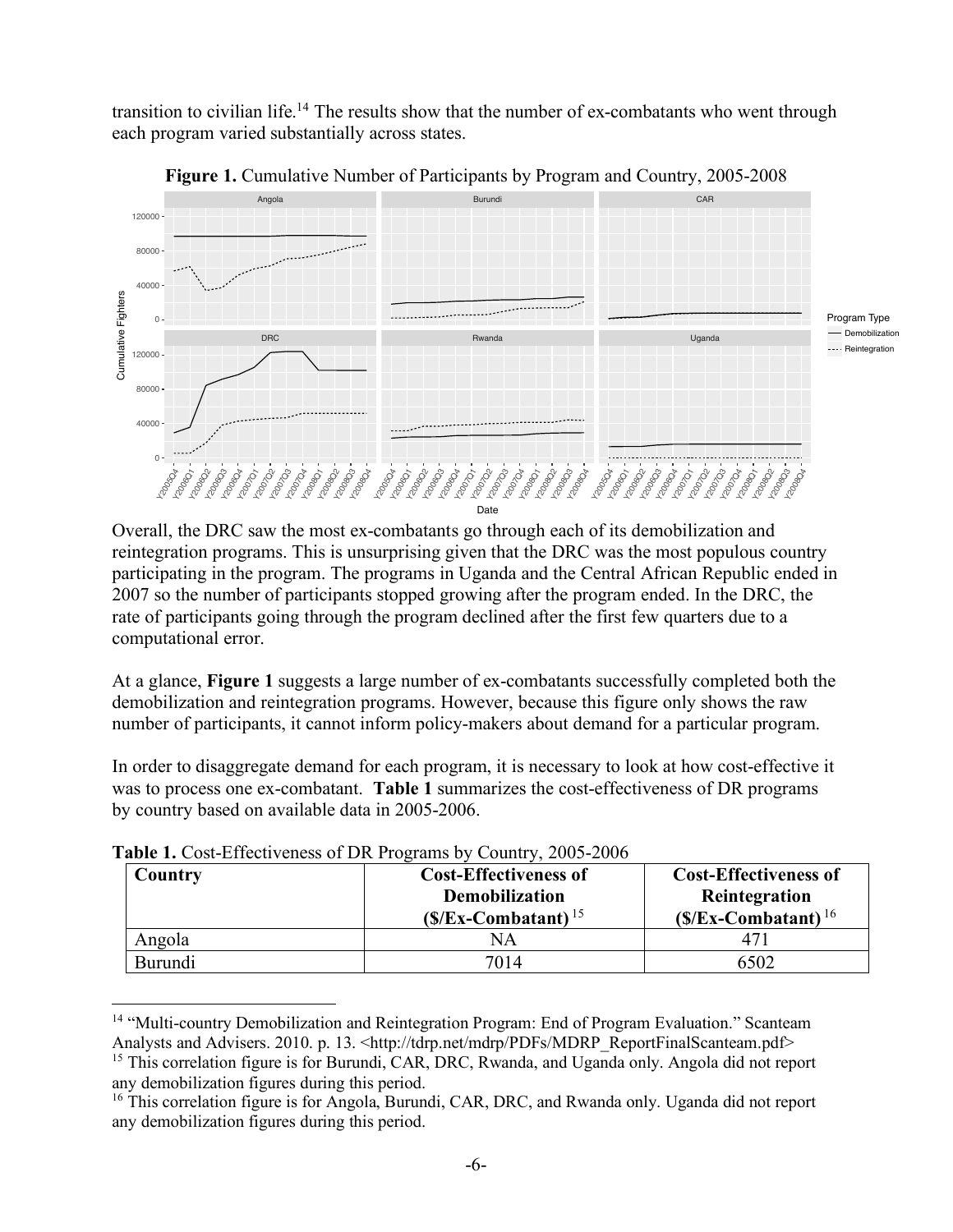| Central African Republic | 382  | 445  |
|--------------------------|------|------|
| (CAR)                    |      |      |
| Democratic Republic of   | 2389 | 3501 |
| Congo (DRC)              |      |      |
| Rwanda                   | 3329 | 1952 |
| Jganda                   | 3450 | ΝA   |

**Figure 2** illustrates this further. It plots the cost-effectiveness of a demobilization program by country. The figure is a boxplot, where the box captures the distribution of ex-combatants going through the country's program by quarter. The bottom line represents the  $25<sup>th</sup>$  quartile, the dark line in the middle captures the  $50<sup>th</sup>$  quartile, and the upper line represents the  $75<sup>th</sup>$  percentile. The dot plots the mean, or average, number of ex-combatants per quarter.

The results show that even though the DRC had the largest number of participants, CAR had the most cost-effective program, spending \$382 for every ex-combatant that demobilized. Burundi had the least cost-effective program, averaging \$7014 per ex-combatant. Burundi's numbers are much higher because it had several quarters of low ex-combatant numbers completing the program despite the continual disbursement of more funds.

In other words, the results here suggest that Burundi's program was less cost-effective because of a lack of demand. In contrast, the results suggest that CAR was more cost-effective because of lots of demand for the program.



**Figure 2.** Cost-Effectiveness of Demobilization Program by Country, 2005-2006

**Figure 3** plots the cost-effectiveness of reintegration programs by country. The Central African Republic again reported the most cost-effective program; it cost an average of \$445 per excombatant to reintegrate. Angola was similarly close, averaging \$471 per ex-combatant. Again,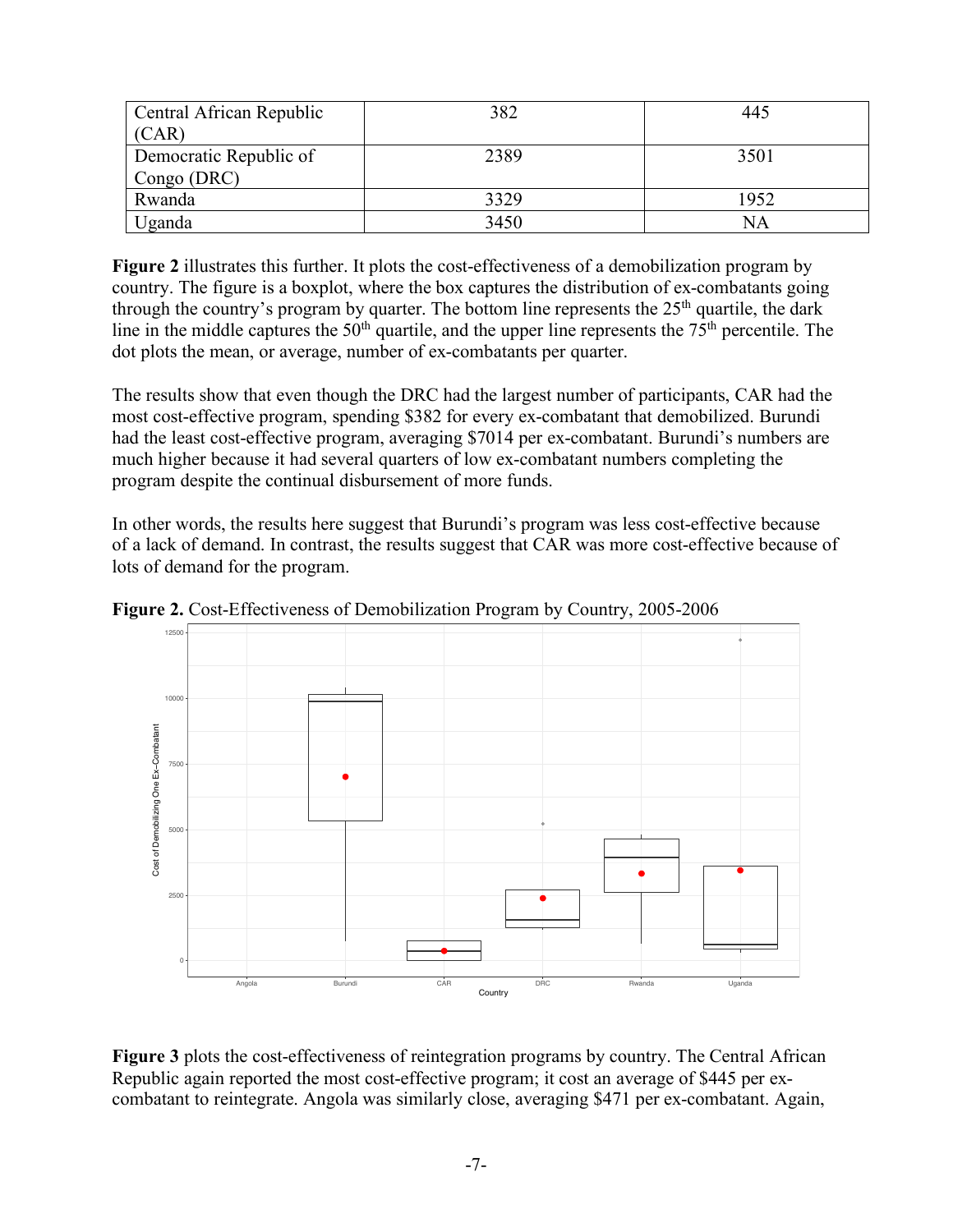these results suggest that demand for reintegration was much higher in the Central African Republic and Angola. Burundi had less demand resulting in a higher cost-to-reintegration ratio.



**Figure 3.** Cost-Effectiveness of Reintegration Program by Country, 2005-2006

#### **4.2 Explanations for Cost-Effectiveness**

 $\overline{a}$ 

Why are DR programs more cost-effective in some countries over others? While the results in the previous section suggest DR programs were most cost-effective in the Central African Republic during the MDRP, it is necessary to examine *why* this country may be particularly adept at conducting demobilization or reintegration programs.

What follows are three possible explanatory variables that could contribute to explaining variation in the cost-effectiveness of DR programs:

- **GDP/Capita:** Scholars typically believe that increasing state capacity increases the likelihood of peace.<sup>17</sup> However, some policy-makers believe that state capacity fuels conflict and the breakdown of peace by making it easier for state officials to use force against discriminated populations.18 It is thus possible that increasing GDP might make DR programs less efficient – because there is less demand to join them – or make DR programs more efficient – because there are more financial resources to facilitate the process.
- **Ethnic Diversity:** Ethnic diversity more commonly known as ethnic fractionalization measures how many distinct ethnic groups operate in the particular area; larger numbers

<sup>17</sup> Fearon, James D., and David D. Laitin. 2003. "Ethnicity, insurgency, and civil war." *American Political Science Review.* 97(1): 75-90.

<sup>&</sup>lt;sup>18</sup> Interview with Senior Government Official. September 2017. Washington, D.C.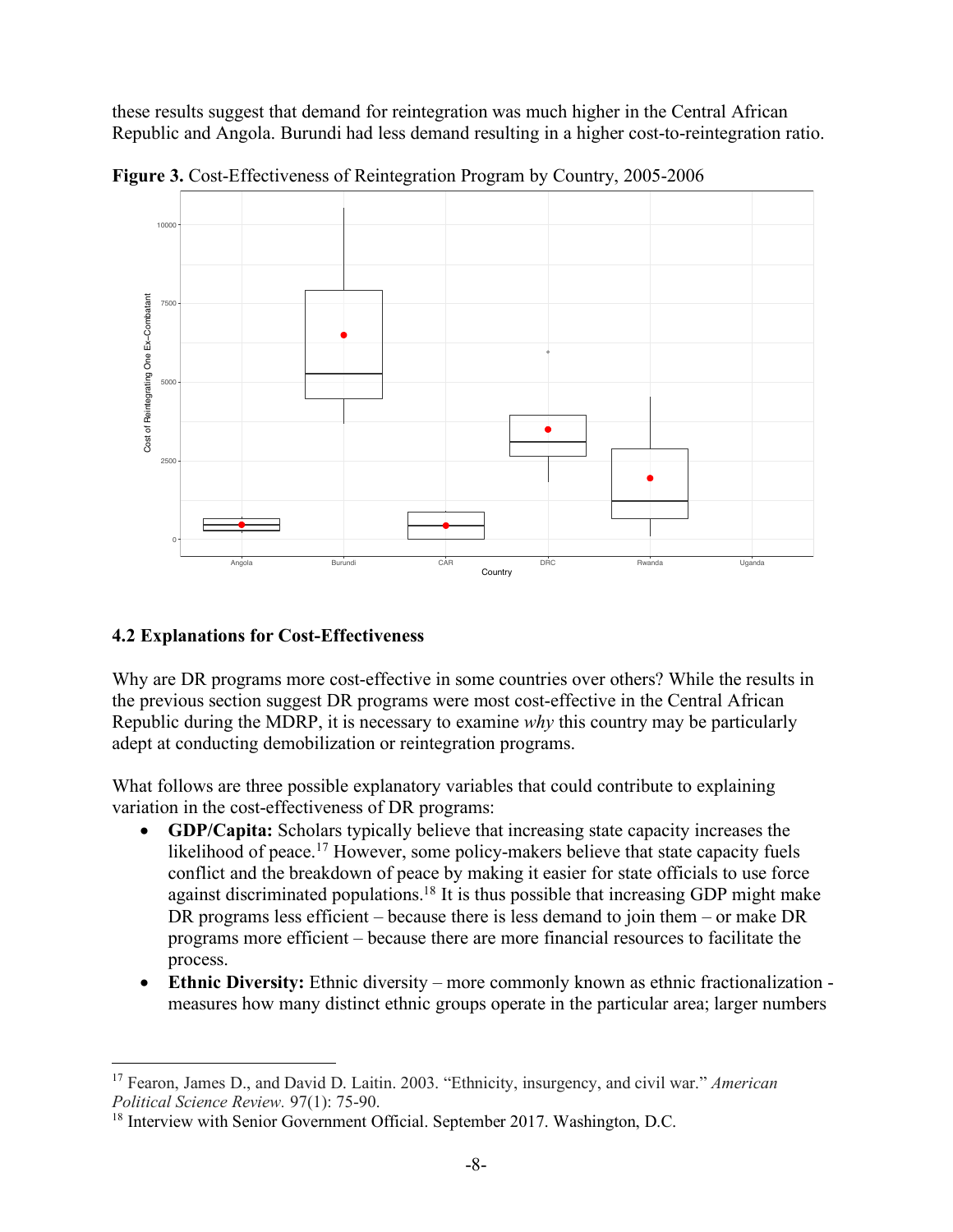indicate more ethnically diverse countries and vice versa.<sup>19</sup> Ethnic diversity is often thought to make peacebuilding harder because there are more divergent interests across communities, which are harder to accommodate and increase the risk of conflict.<sup>20</sup> This would predict that increasing ethnic diversity would reduce the cost-effectiveness of DR programs by making ex-combatants less willing to disarm.

• **Number of Armed Groups:** The number of armed groups – defined as active militant organizations employing political violence against the state – can also affect the costeffectiveness of programs. On the one hand, these conflicts generally involve larger armed groups, creating more potential ex-combatants to go through the program. On the other hand, these conflicts can also reduce the willingness of these ex-combatants to disarm if combatants believe they can earn more from fighting than from disarming.

**Table 2** reports the correlations for the cost-effectiveness of these different programs across these potential explanatory variables.<sup>21</sup> A positive correlation indicates that increasing the value of the explanatory variable makes a program less cost-effective because it requires more money to process one fighter. A negative correlation indicates that increasing the value of the explanatory variable makes a DR program more cost-effective.

| <b>Explanatory Variable</b>     | Demobilization <sup>22</sup> | Reintegration <sup>23</sup> |
|---------------------------------|------------------------------|-----------------------------|
| <b>GDP/Capita</b>               | $-0.13$                      | $-0.59$                     |
| <b>Ethnic Fractionalization</b> | $-0.72$                      | $-0.55$                     |
| <b>Number Armed Groups</b>      | 0.63                         | 0.76                        |

**Table 2.** Correlations for Cost-Effectiveness of DR Programs

 $\overline{a}$ 

First, while increasing the GDP/capita of a country increases the cost-effectiveness of both DR programs, the size of the correlation is only significant for reintegration programs. Why? Richer countries may have to commit more money to demobilization programs because they have to offer ex-combatants more money in order to entice them to disarm. This drives down the perceived cost-effectiveness of demobilization programs. In richer areas, reintegration programs already have a population of ex-combatants interested in transitioning to civilian life so they do not need to deal with the same supply and demand problems. Richer countries have the existing infrastructure to provide vocational training, educational opportunities, or other programs to excombatants. Reintegration programs do not have to compete against the possible wages armed groups can provide.

<sup>19</sup> Fearon, James D., and David D. Laitin. 2003. "Ethnicity, insurgency, and civil war." *American Political Science Review.* 97(1): 75-90.

<sup>&</sup>lt;sup>20</sup> Cederman, Lars-Erik, Andreas Wimmer, and Brian Min. "Why do ethnic groups rebel? New data and analysis." World Politics 62, no. 1 (2010): 87-119.

 $21$  For reference, the correlation between two variables is constrained between  $-1$  and 1. In absolute terms, a strong correlation estimate ranges between  $0.5 - 1$ , a moderate correlation estimate ranges between 0.3-0.5, and a weak correlation estimate ranges between 0-0.3.

<sup>&</sup>lt;sup>22</sup> This correlation figure is for Burundi, CAR, DRC, Rwanda, and Uganda only. Angola did not report any demobilization figures during this period.

<sup>&</sup>lt;sup>23</sup> This correlation figure is for Angola, Burundi, CAR, DRC, and Rwanda only. Uganda did not report any demobilization figures during this period.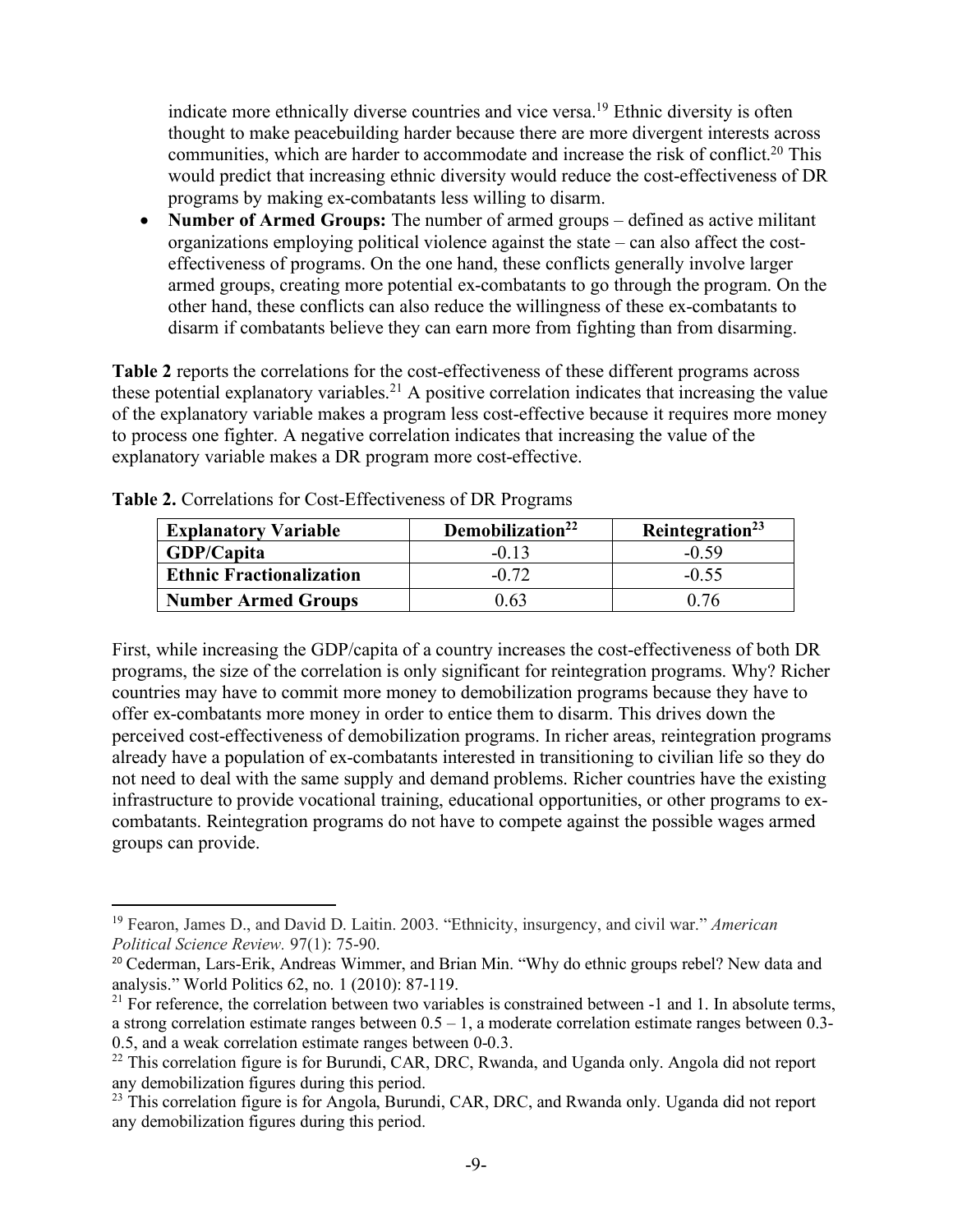Second, increasing ethnic fractionalization increases the cost-effectiveness of demobilization and reintegration. In other words, more ethnically diverse countries are more likely to have costeffective programs. Ethnic fractionalization could increase the cost-effectiveness of demobilization because it leads to a larger number of potential conflicts in countries like the Democratic Republic of Congo, Burundi, or Rwanda. This produces a larger number of potential ex-combatants, who are willing to disarm, driving up supply.

In contrast, increasing the number of active armed groups within a country decreases the costeffectiveness of DR programs. When there are more armed groups, each armed group may compete and try to outbid each other by offering to pay fighters more.<sup>24</sup> When there are more armed groups, it is costlier to disarm one fighter because they must pay more to compete against what armed groups offer than if there were fewer armed groups. This reduces the costeffectiveness of a program. Notably, the correlation between the number of armed groups and the cost-effectiveness metric is very strong.

Overall, these results can partially help explain the CAR's success in demobilization and reintegration. In contrast to everyone other country in the MDRP, the CAR had no active armed groups in 2006 because the government had signed a peace agreement with the largest coalition of armed groups known as the Union of Democratic Forces for Unity. This removed competition from the program and helped the DR program attract a large number of ex-combatants. Similarly, the CAR's ethnic diversity is smaller than other countries like the DRC or Uganda, which could further reduce the number of potential armed conflicts within the CAR relative to these other countries.

#### **4.3 Cost-Effectiveness of DR Programs by Armed Group**

If the number of armed groups are important, then scholars and policy-makers may be interested in better exploring these actors and their roles in DR programs. Uganda's MDRP program records are unique in that they systematically record which armed group each ex-combatant came from. Examining which armed groups responded more favorably to demobilization efforts can provide additional insight into the conditions under which demobilization and reintegration programs are more cost-effective.

In Uganda, there have generally been three distinct conflicts centered around different geographic regions:

- **Northern Region:** The primary armed group in this region, the Lord's Resistance Army (LRA) was – and remains as of 2018 - a quasi-Christian organization led by Joseph Kony with the aim to overthrow the Ugandan government. It has been fighting since 1987 and agreed to partially disarm in 2006 following Operation Iron Fist and peace talks in Juba.
- **Western Uganda:** Several armed groups operated in this region. The Allied Democratic Forces (ADF) and People's Redemption Army (PRA), and Uganda National Freedom Army (UNFA) are part of a larger insurgency in Western Uganda, fighting to overthrow the government since 1996. These groups often use the DRC for an external base and were less violent than the LRA.

 $\overline{a}$ <sup>24</sup> Krause, Peter. *Rebel power: why national movements compete, fight, and win.* Cornell University Press, 2017.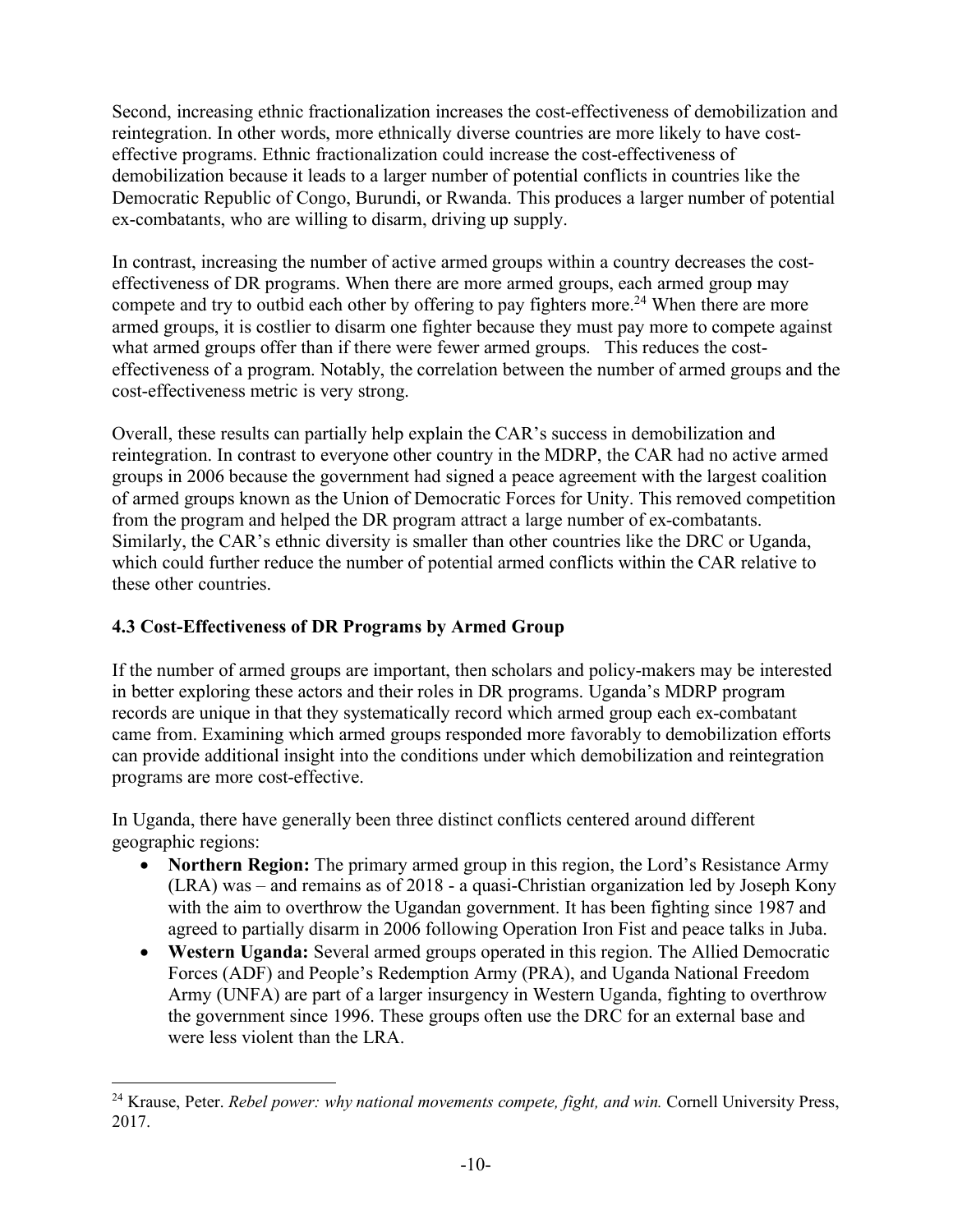• **West Nile Region:** A smaller conflict erupted in northwest Uganda in the mid-1990s. The two primary actors – the West Nile Bank Front (WNBF) and Uganda National Resistance Front (UNRF II) - formed to fight against the Ugandan government due to political differences. These groups were relatively small than the LRA, ADF, PRA, and UNFA. They also suffered several military defeats in the late 1990s, essentially mitigating their threat.

**Figure 4** plots the average number of ex-combatants that demobilized from each of these groups. The Lord's Resistance Army saw the largest average number of combatants demobilize in 2005- 2006. The second plot zooms in on the remaining smaller groups to look at their distribution of demobilization. Outside the northern region, the ADF and PRA in Western Uganda also demobilized in larger numbers. Demobilization numbers were weakest in the West Nile Region.



**Figure 4.** Cost-Effectiveness of Demobilization Program by Armed Group, Uganda

Why did the LRA respond more favorably to demobilization efforts? First, the LRA represented one of the largest insurgencies in the region. In 1997, the group had at least 5,000 fighters.<sup>25</sup> In

 $\overline{a}$ 

<sup>&</sup>lt;sup>25</sup> Malone, Iris. "Uganda Armed Group Case Narratives." Armed Group Dataset. Stanford University.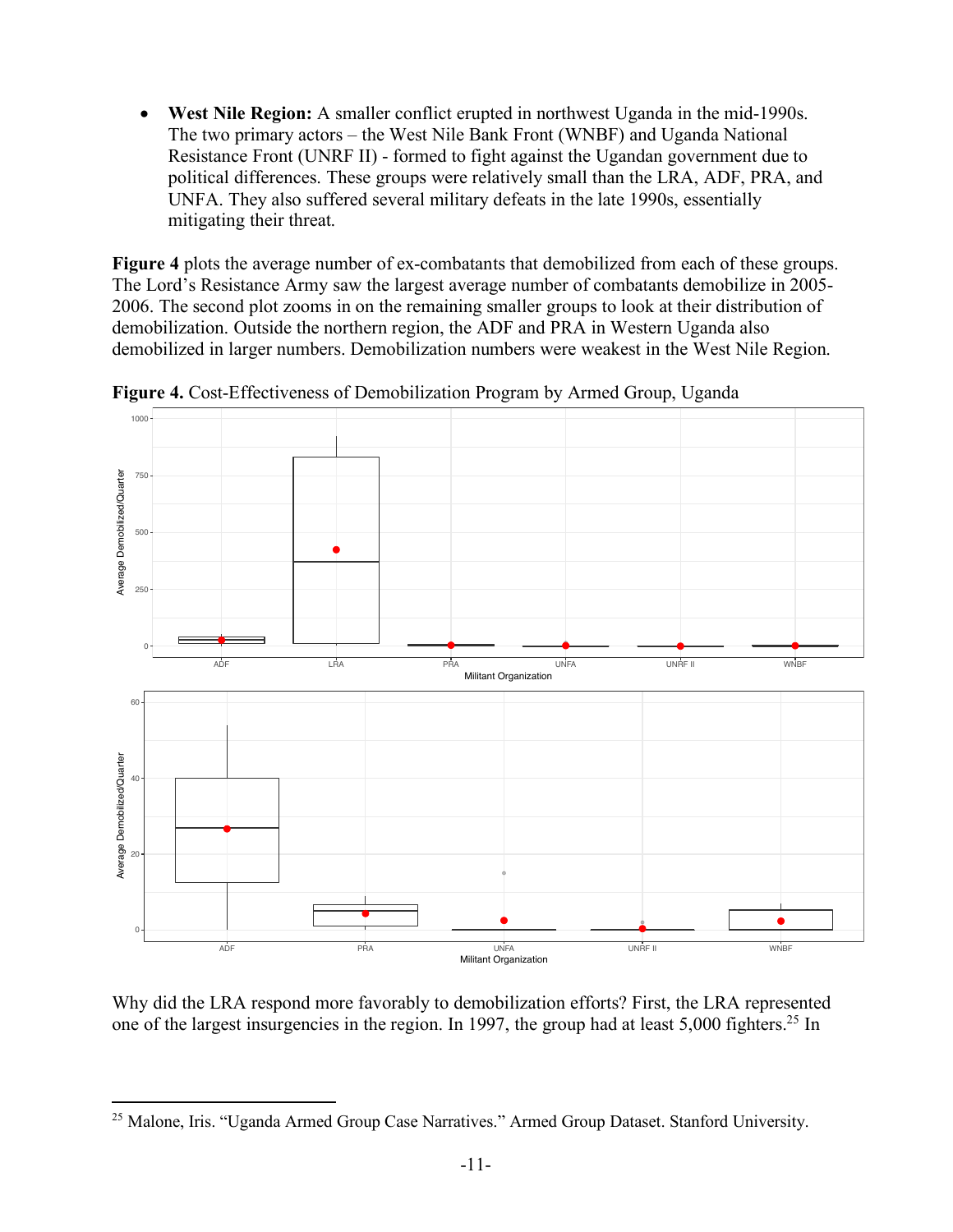contrast, the UNFA had 1,500 members, the UNRF II had 1,000 fighters, and the ADF had 800- 1400 fighters.26 Thus, the LRA simply had more fighters available to disarm.

Second, the LRA's campaign was one of the longest conflicts in Uganda. Combatants who fight in long conflicts often experience battle fatigue and have less resolve to keep fighting. When DR programs are implemented in areas where a conflict has been going on longer, fighters in those areas are likely to be more responsive to demobilization efforts because they no longer have the will to fight.

## **5 Conclusions**

DR programs are a popular tool for peacebuilding in conflict settings. Despite the seemingly important benefit of understanding when and whether they are cost-effective peacebuilding initiatives, policy-makers have lacked the data to study this question before now. New data on the cost and number of participants in these programs sheds important insight into the conditions under which demobilization and reintegration programs are most likely to be cost-effective.

Using new coded DR data, this report reveals:

- Central African Republic had the most cost-effective demobilization program in the MDRP at an average demobilization cost of \$362/ex-combatant and an average reintegration cost of \$445/ex-combatant;
- increases in ethnic fractionalization correspond to increases in the cost-effectiveness of both demobilization and reintegration programs;
- increases in the number of active armed groups decrease the cost-effectiveness of demobilization and reintegration; and,
- within Uganda, larger and older armed groups demobilized in larger numbers than smaller and younger armed groups.

For policy-makers, this has three policy implications:

- First, peacebuilding strategies should address how to reduce the number of active armed groups within a country *before* adopting peacebuilding tools like DR.
- Second, learning more about the history of an armed group and where it operates should shape expectations about whether a DR program in that region will work.
- Finally, learning more about the country's ethnic diversity and history can guide predictions about whether there will be demand for DR and the potential for future conflict

Moving forward, research should strive to understand how the country-level factors driving differences in DR programs interact with existing research on differences in individual participation rates. Ethnographic and fieldwork interviews with ex-rebels from the LRA, for example, can bolster our understanding about whether the logic proposed in this report is true and if so guide where states choose to set-up DR programs in the future. Similarly, future research could expand on these finding and assess whether these efforts reduce the likelihood of civil war recurrence in the long-run.

 $\overline{a}$ <sup>26</sup> No size estimates on PRA or WNBF were found.